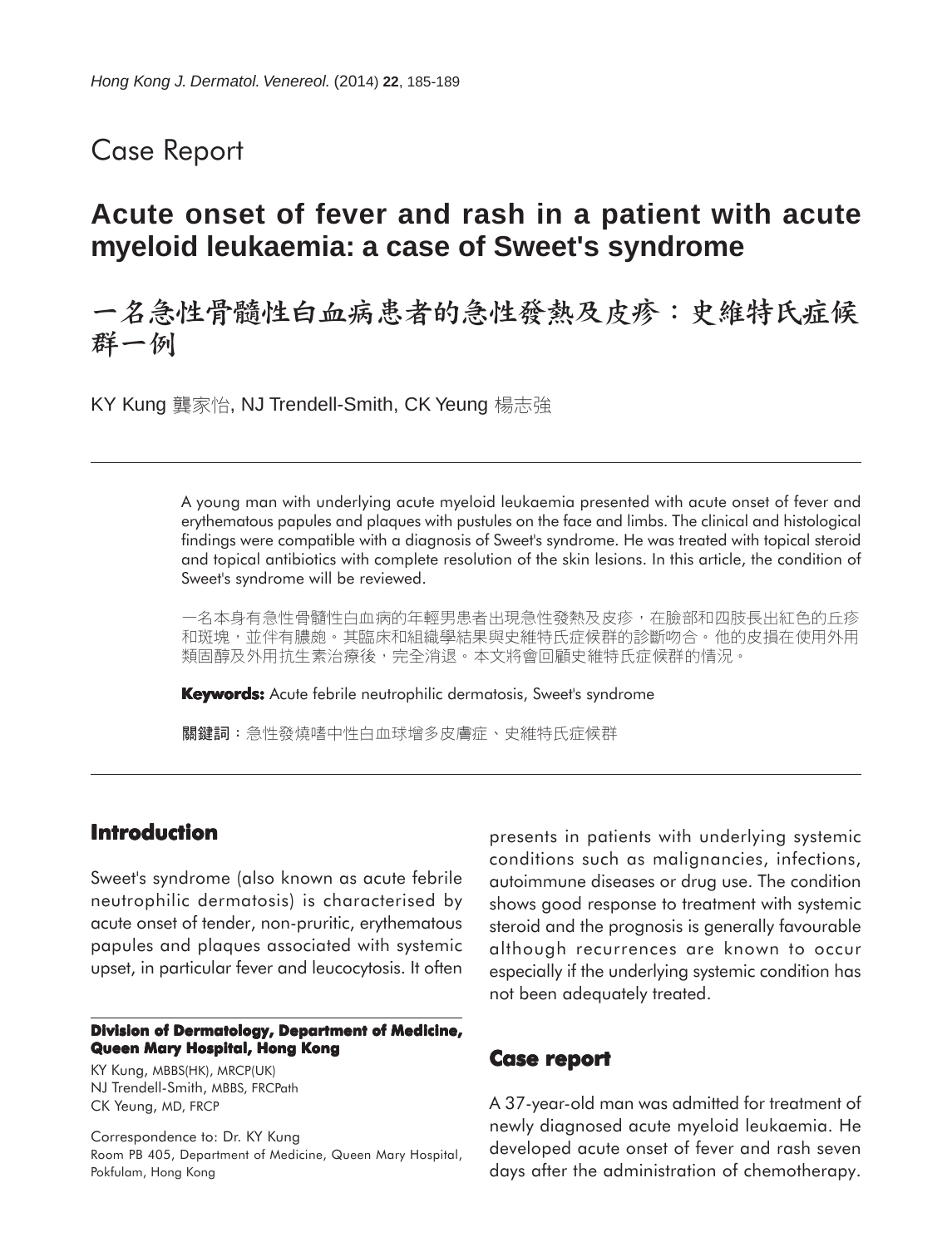The rash was non-pruritic but slightly tender. It started on both cheeks and progressed to both hands, forearms and pretibial regions. He subsequently developed pustules on both cheeks.

Physical examination showed erythematous papules and plaques with small pustules on both cheeks, the dorsa of the hands, the forearms and pretibial areas (Figures 1-3). There was no mucosal involvement and there were no vesicles or blisters. Complete blood picture showed normal neutrophil count, however it must be taken into consideration that this patient was recently given chemotherapy. Liver and renal function tests were normal.

The differential diagnosis included infective causes such as folliculitis, dermatophytic infection and disseminated herpes zoster. Other differential diagnoses included neoplastic conditions such as leukaemia cutis, other neutrophilic dermatosis such as neutrophilic eccrine hidradenitis, acute generalised exanthematous pustulosis, monomorphic acneiform eruption and cutaneous vasculitis such as leucocytoclastic vasculitis.

An incisional skin biopsy was performed over the forearm of this patient. Histology showed a dense infiltrate of mature neutrophils in the upper half of the dermis with the presence of leucocytoclasis. No true vasculitis or fibrinoid necrosis was present. Few eosinophils were present. No infectious pathogens were identified with special stains including PASD, Gram stain, Grocott, Ziehl-Neelsen, Wade-Fite or mucicarmine stain. Immunofluorescence studies were negative (Figures 4 & 5).

Both the clinical and histological findings were compatible with a diagnosis of Sweet's syndrome. The patient was treated with topical steroid (mometasone furoate) and erythromycin solution. He subsequently developed neutropaenia due to the effect of chemotherapy and the rash resolved without the need for systemic steroid.



Figure 1. Right cheek showing erythematous papules and pustules.



Figure 2. Left cheek showing erythematous plaques and pustules.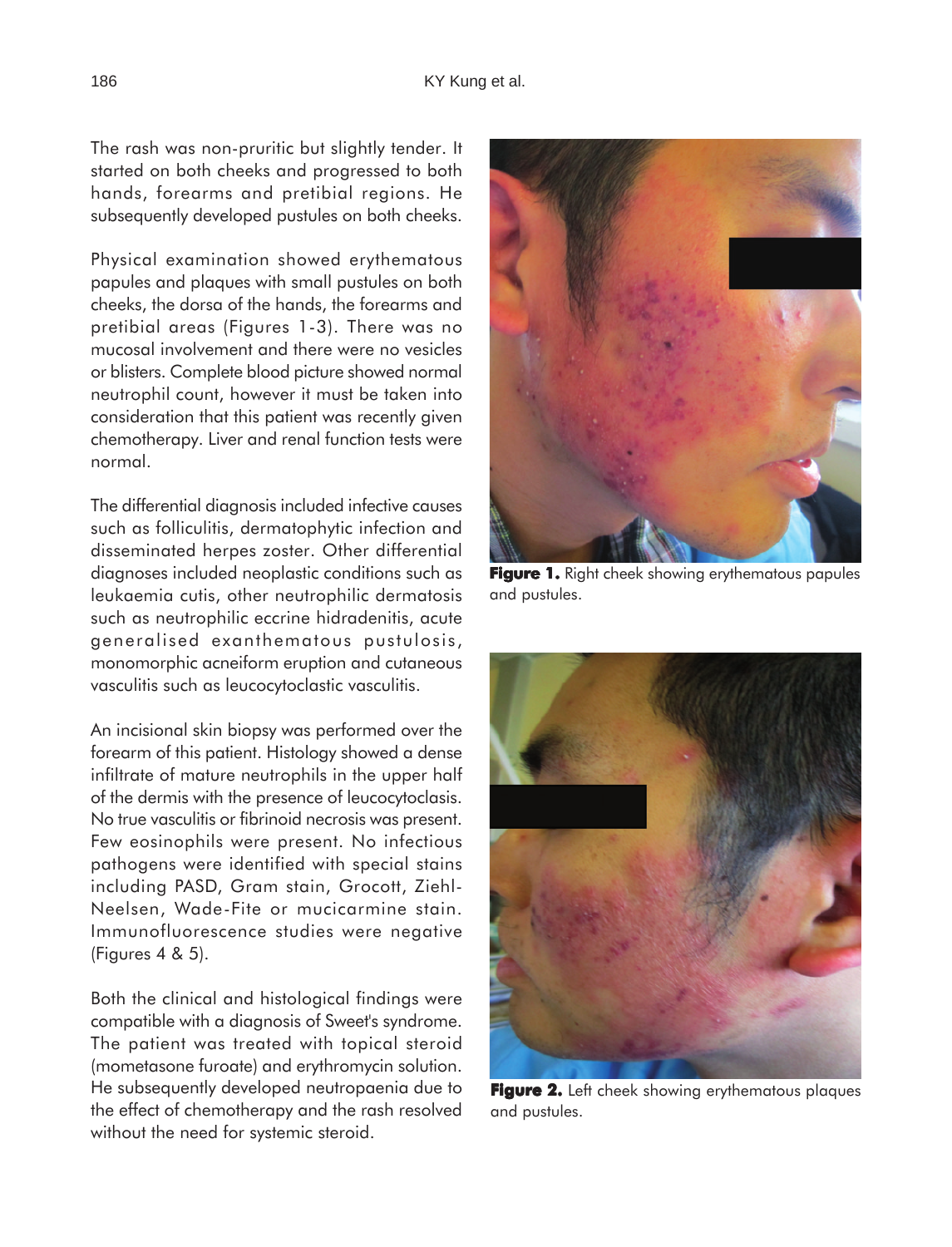## **Discussion**

Sweet's syndrome was first described by Robert Douglas Sweet in 1964.<sup>1</sup> He reviewed eight female patients who presented with fever, acute tender erythematous plaques, leucocytosis and infiltration of the dermis with neutrophils. He coined the term "acute febrile neutrophilic dermatosis." In 1968 Whittle et al reported a similar case and named it "Sweet's syndrome".2

Sweet's syndrome is an uncommon condition with a worldwide distribution although the condition seems to be more common in Japan. There is a female predominance of 4 to 1. The average age of onset is 30-60 years.3



**Figure 3.** Right forearm showing erythematous nodules and plaques.

Sweet's syndrome is classified into three major categories according to the underlying clinical setting; classic or idiopathic Sweet's syndrome, malignancy-associated Sweet's syndrome and drug-induced Sweet's syndrome.4 Classic Sweet's syndrome occurs in women aged 30-60 and is usually preceded by upper respiratory tract infection, streptococcal infection, pregnancy or autoimmune diseases. Malignancy-related Sweet's



**Figure 4.** H&E at low power showing dense infiltrate of mature neutrophils in the upper half of the dermis with presence of leucocytoclasis (x40 magnification).



Figure 5. H&E at high power showing dense perivascular and interstitial dermal neutrophil infiltrate with minor element of leukocytoclasis consistent with Sweet's syndrome (x100 magnification).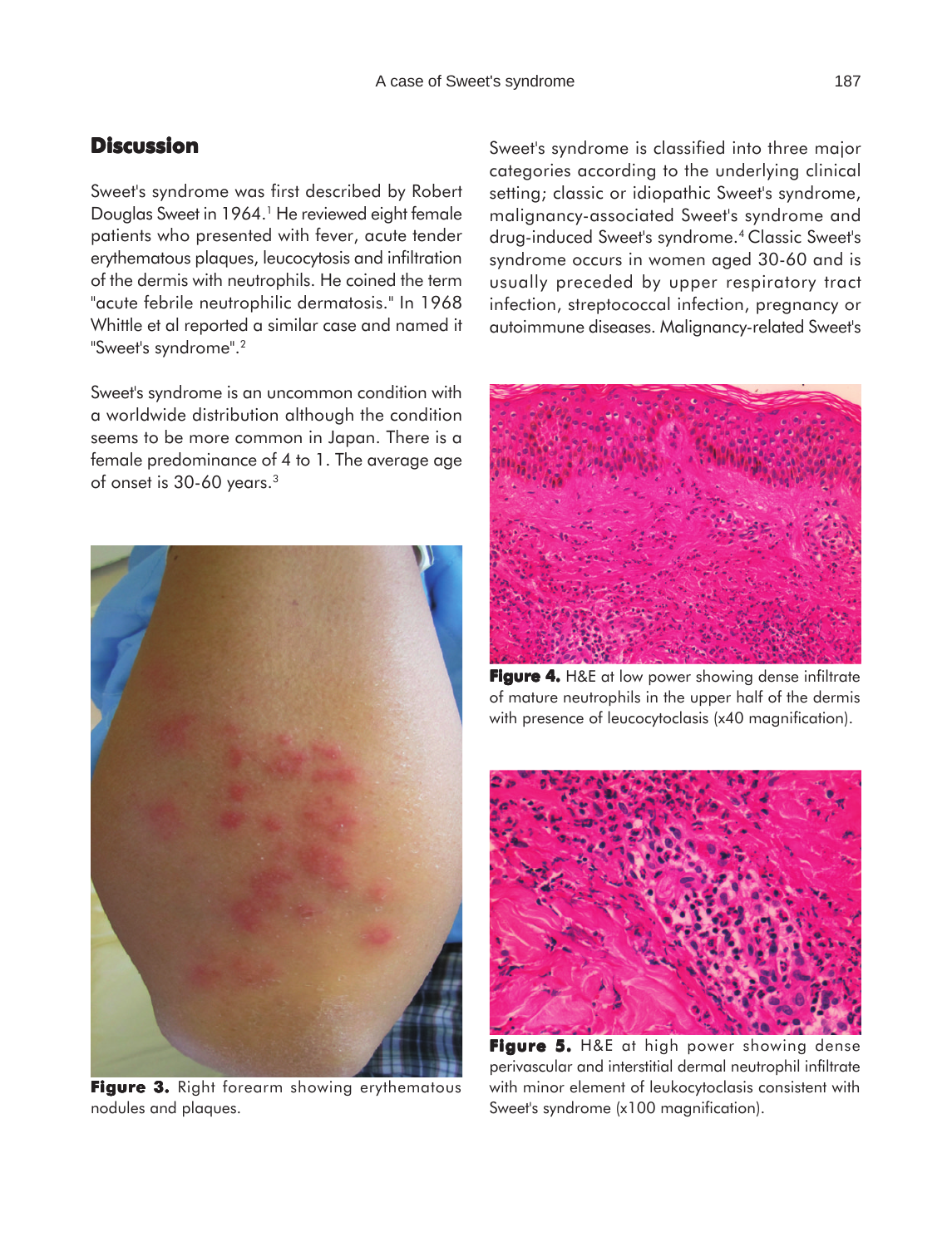syndrome is most commonly associated with underlying haematological malignancies. Twentyone percent of all patients with Sweet's syndrome have an underlying malignancy, the majority being haematological malignancies.<sup>5</sup> Solid organ tumours such as carcinoma of breast, genitourinary or gastrointestinal tract have also been reported to be associated with Sweet's syndrome. Drug induced Sweet's syndrome is commonly caused by the use of granulocytecolony stimulating factor (G-CSF), granulocytemyelocyte colony stimulating factor (GM-CSF), antibiotics such as septrin and clindamycin and non-steroidal anti-inflammatory drugs. Sweet's syndrome can also be associated with inflammatory bowel diseases and pregnancy.

After making a diagnosis of Sweet's syndrome, it is imperative to look for any underlying causes and associated conditions as treatment of the underlying cause is essential to the treatment of the condition. There are two subtypes of Sweet's syndrome known as histiocytoid Sweet's syndrome and neutrophilic dermatosis of the dorsal hands. Histiocytoid Sweet's syndrome presents with typical clinical features of Sweet's syndrome, however biopsy specimens show predominance of histiocytoid mononuclear cells in the infiltrate compared with the classical polymorphonuclear infiltrate. It is also characterised by intense myeloperoxidase activity and CD68 positive staining.<sup>6</sup> Neutrophilic dermatosis of the dorsal hands is characterised by typical clinical lesions of Sweet's syndrome but the distribution is limited to the dorsa of both hands.<sup>7</sup>

The clinical features are characterised by acute onset of tender, non-pruritic erythematous papules and plaques. Due to the marked dermal papillary oedema, these lesions often have a pseudovesicular and pseudopustular appearance. The lesions are typically firm on palpation and may progress to vesiculation, bullae or pustules within the plaques. Lesions are typically located in the head, neck and upper extremities including the dorsal surface of the hands but can occur anywhere.

Sweet's syndrome is often associated with systemic manifestations. The commonest systemic features are fever and leucocytosis often occurring in around fifty percent of patients. Less common manifestations (20-50%) include arthralgia, arthritis, myalgias and ocular involvement (conjunctivitis, episcleritis, limbal nodules and iridocyclitis). Uncommonly, Sweet's syndrome may be associated with pulmonary involvement in the form of neutrophilic alveolitis, bone involvement with multifocal sterile osteomyelitis and renal involvement in the form of mesangial glomerulonephritis. Rare associations include hepatitis, aseptic meningitis, encephalitis and pancreatitis.3

Skin biopsy is often necessary to establish the diagnosis. The hallmark pathological feature of Sweet's syndrome is the dense and diffuse nodular and perivascular neutrophilic infiltrate with marked papillary dermal oedema. There is typically no evidence of vasculitis although leucocytoclasia with endothelial swelling but without fibrinoid necrosis may be present.3 The dermal infiltrate may uncommonly extend into the subcutis creating a septal or even lobular panniculitis. This condition is referred to Sweet's panniculitis.<sup>8</sup> Other investigations relevant to Sweet's syndrome include simple blood tests which demonstrate leucocytosis with neutrophilia and elevated inflammatory markers like erythrocyte sedimentation rate and C-reactive protein.

The pathogenesis of Sweet's syndrome is not known. It is postulated to be secondary to a local or systemic dysregulation of cytokine secretion including interleukin-1, granulocyte colonystimulating factor and granulocyte-macrophage colony stimulating factor.<sup>9</sup>

The diagnostic criteria for Sweet's syndrome was devised by Su and Liu in 1986 (Table 1). Two major and two minor criteria are needed for a diagnosis of Sweet's syndrome to be made.4

In the treatment of Sweet's syndrome, it is important to search for and identify any underlying